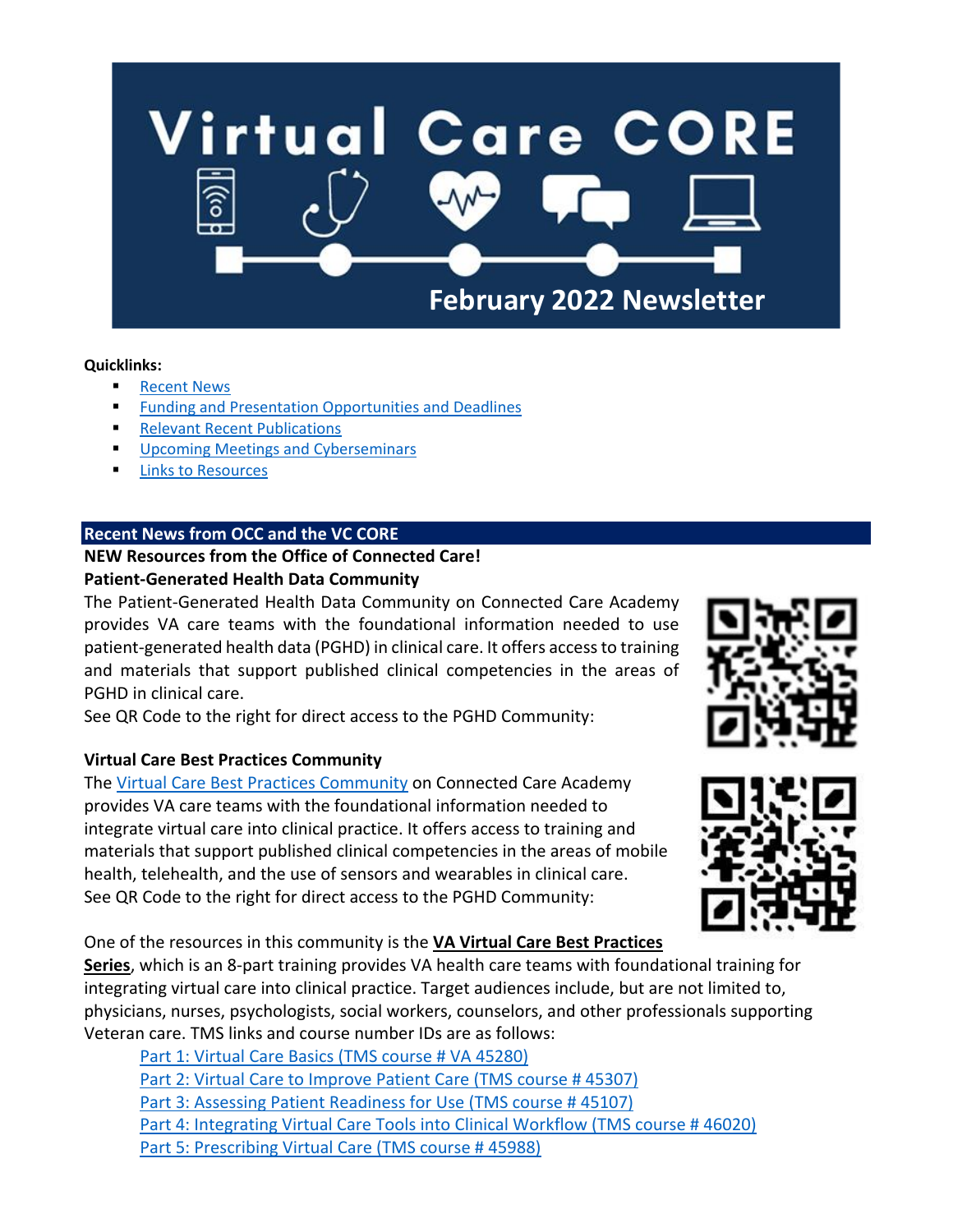[Part 6: Security and Privacy Issues with Virtual Care \(TMS course # 44604\)](https://gcc02.safelinks.protection.outlook.com/?url=https%3A%2F%2Fva-hcm03.ns2cloud.com%2Flearning%2Fuser%2Fdeeplink.do%3FOWASP_CSRFTOKEN%3D81P8-RU14-0W2W-D13N-4SKI-I4OO-4YLD-YH3Z%26linkId%3DITEM_DETAILS%26componentID%3D44064%26componentTypeID%3DVA%26fromSF%3DY%26revisionDate%3D1615315860000&data=04%7C01%7C%7Cbcfd3e78d5b84f949e5808d9d78fef12%7Ce95f1b23abaf45ee821db7ab251ab3bf%7C0%7C0%7C637777835452485251%7CUnknown%7CTWFpbGZsb3d8eyJWIjoiMC4wLjAwMDAiLCJQIjoiV2luMzIiLCJBTiI6Ik1haWwiLCJXVCI6Mn0%3D%7C3000&sdata=COooqTmdSOUsFsW%2BPSMiXnGirYRaI1nZgsgmf3SzbCU%3D&reserved=0) Part 7: Ethical and Legal Issues with Virtual Care (TMS course #46019) [Part 8: Increasing Technological Cultural Competency to Meet Patient Needs \(TMS course #](https://gcc02.safelinks.protection.outlook.com/?url=https%3A%2F%2Fva-hcm03.ns2cloud.com%2Flearning%2Fuser%2Fdeeplink.do%3FOWASP_CSRFTOKEN%3D81P8-RU14-0W2W-D13N-4SKI-I4OO-4YLD-YH3Z%26linkId%3DITEM_DETAILS%26componentID%3D45989%26componentTypeID%3DVA%26fromSF%3DY%26revisionDate%3D1632938340000&data=04%7C01%7C%7Cbcfd3e78d5b84f949e5808d9d78fef12%7Ce95f1b23abaf45ee821db7ab251ab3bf%7C0%7C0%7C637777835452485251%7CUnknown%7CTWFpbGZsb3d8eyJWIjoiMC4wLjAwMDAiLCJQIjoiV2luMzIiLCJBTiI6Ik1haWwiLCJXVCI6Mn0%3D%7C3000&sdata=zXauB9lanZ44iU29erxmkbH9Uw8K%2FGjQeeqlX%2FgmwKk%3D&reserved=0)  [45989\)](https://gcc02.safelinks.protection.outlook.com/?url=https%3A%2F%2Fva-hcm03.ns2cloud.com%2Flearning%2Fuser%2Fdeeplink.do%3FOWASP_CSRFTOKEN%3D81P8-RU14-0W2W-D13N-4SKI-I4OO-4YLD-YH3Z%26linkId%3DITEM_DETAILS%26componentID%3D45989%26componentTypeID%3DVA%26fromSF%3DY%26revisionDate%3D1632938340000&data=04%7C01%7C%7Cbcfd3e78d5b84f949e5808d9d78fef12%7Ce95f1b23abaf45ee821db7ab251ab3bf%7C0%7C0%7C637777835452485251%7CUnknown%7CTWFpbGZsb3d8eyJWIjoiMC4wLjAwMDAiLCJQIjoiV2luMzIiLCJBTiI6Ik1haWwiLCJXVCI6Mn0%3D%7C3000&sdata=zXauB9lanZ44iU29erxmkbH9Uw8K%2FGjQeeqlX%2FgmwKk%3D&reserved=0)

**Virtual Health Resource Centers (VHRC) Web Page, Video, and Implementation Consult Service**  [This new page](https://gcc02.safelinks.protection.outlook.com/?url=https%3A%2F%2Fconnectedcare.va.gov%2Fvirtual-health-resource-centers&data=04%7C01%7C%7Cbcfd3e78d5b84f949e5808d9d78fef12%7Ce95f1b23abaf45ee821db7ab251ab3bf%7C0%7C0%7C637777835452485251%7CUnknown%7CTWFpbGZsb3d8eyJWIjoiMC4wLjAwMDAiLCJQIjoiV2luMzIiLCJBTiI6Ik1haWwiLCJXVCI6Mn0%3D%7C3000&sdata=oNsttNsvdm5WJH%2B2Dz889yS9zkW1krzLZ2jgSlLNd94%3D&reserved=0) and [informational video](https://gcc02.safelinks.protection.outlook.com/?url=https%3A%2F%2Fyoutu.be%2F3FzIRJc79Sc&data=04%7C01%7C%7Cbcfd3e78d5b84f949e5808d9d78fef12%7Ce95f1b23abaf45ee821db7ab251ab3bf%7C0%7C0%7C637777835452485251%7CUnknown%7CTWFpbGZsb3d8eyJWIjoiMC4wLjAwMDAiLCJQIjoiV2luMzIiLCJBTiI6Ik1haWwiLCJXVCI6Mn0%3D%7C3000&sdata=lZ6VOMJGWNWZZaO9pna5ygVEb4WeZK5ltkSUlwC41DU%3D&reserved=0) on the Connected Care website promote VA's Virtual Health Resource Centers (VHRCs). In addition to explaining the services offered by VHRCs, the page includes information for VA sites interested in establishing a center. So far we have had over twenty facilities interested in building a VHRC, and as of January 12, 2022 we launched our first cohort of facilities that we are working with the VHRC Implementation Consult Service team to launch their VHRC. Email to learn more at [VHAVHRC@va.gov](mailto:VHAVHRC@va.gov)

# **Early Career Investigator Spotlight**

<span id="page-1-0"></span>

V.

#### **Megan Vanneman, PhD, MPH**

I am a Core Investigator and Career Development Awardee at the VA Salt Lake City Health Care System's Informatics, Decision-Enhancement and Analytic Sciences Center (IDEAS). I am also an Assistant Professor in the University of Utah School of Medicine's Department of Internal Medicine, Division of Epidemiology and Department of Population Health Sciences, Division of Health System Innovation and Research.

My background is in health services research, with specific training in policy/politics, economics, and organizational behavior. My research focuses on VA policy and systems of care for Veterans, and the impact of policy changes on access, quality, and costs. I am also a multi-PI on the CREEK Center, VA HSR&D's center that aims to foster collaboration and knowledge diffusion in Community Care research between VA investigators and operations. As part of the VC Core's Telemental Health Group, I am interested in how changes in virtual care have impacted outcomes for Veterans with behavioral health conditions.

I earned my PhD in Health Services and Policy Analysis from UC Berkeley, MPH in Health Policy and Management from Columbia University, and BA in Human Biology from Stanford University. Prior to becoming a Core Investigator at IDEAS and faculty member at the University of Utah, I completed a Postdoctoral Fellowship in Health Services Research at the VA Palo Alto Health Care System's Center for Innovation to Implementation (Ci2i) & Stanford University School of Medicine's Center for Health Policy/Primary Care and Outcomes Research (CHP/PCOR). I am part of the Enhancing Development-Generating Excellence (EDGE) research scholars program through the University of Utah, which is a highly competitive program that supports the research of promising junior faculty. I received the 2021 Odell Junior Investigator Award, recognizing my leadership as an assistant professor in the Department of Internal Medicine.

#### **Get in touch via email at** [megan.vanneman@va.gov](mailto:megan.vanneman@va.gov)



#### **Lewei (Allison) Lin MD, MS**

I am an addiction psychiatrist and Research Scientist at the Center for Clinical Management Research at VA Ann Arbor Healthcare System. I am also an Assistant Professor in Psychiatry and direct the University of Michigan Addiction Psychiatry Fellowship Program.

My work focuses on two main areas: 1) understanding disparities in care and outcomes for patients with substance use disorders (SUDs) using healthcare datasets *in order* to 2)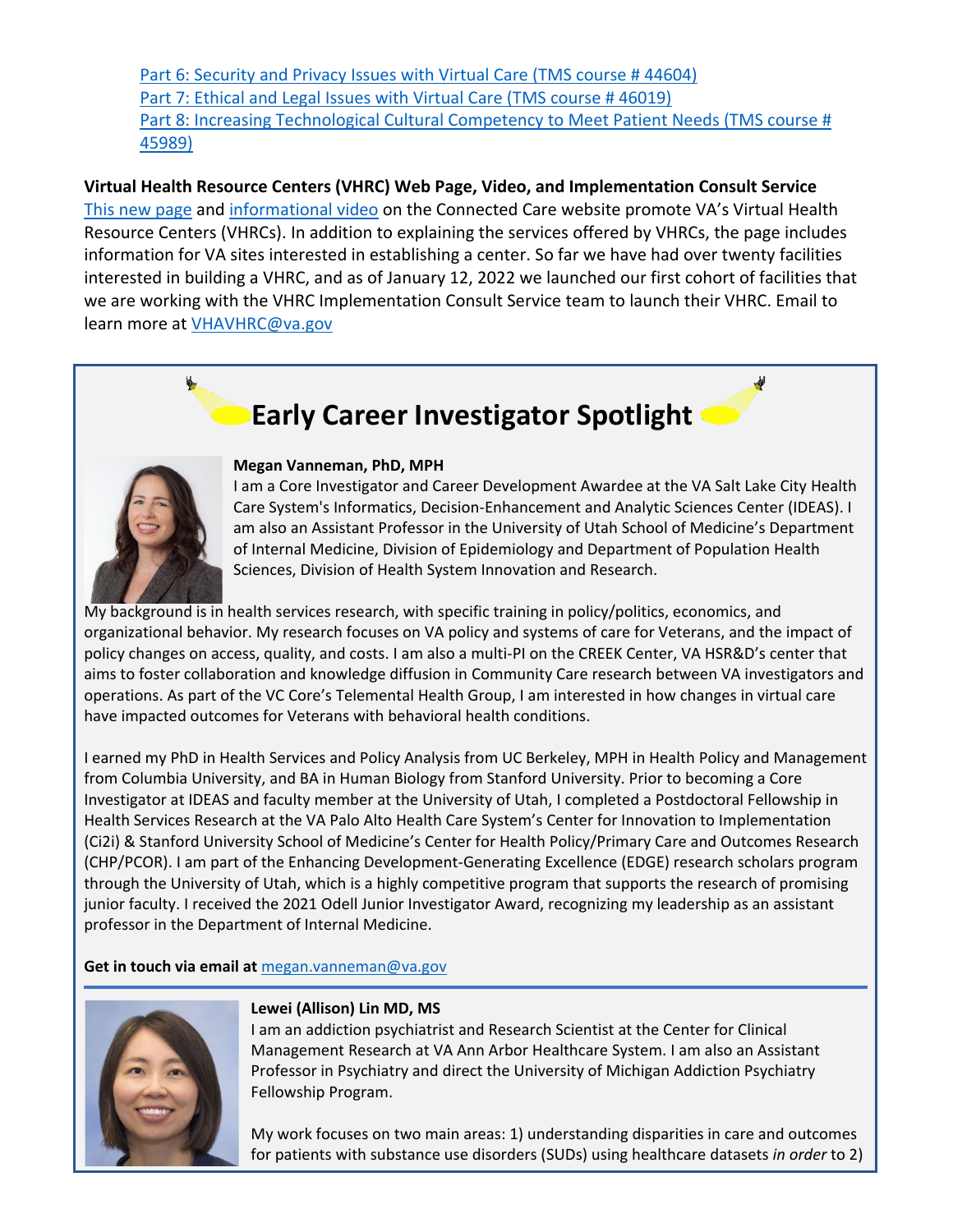inform and test novel interventions that can be implemented in health systems to improve treatment access and outcomes for this vulnerable population. I have really enjoyed and appreciated working with Veterans with SUDs and my research is informed by observing the impacts of the opioid and SUD epidemic and recognizing the potential for healthcare systems to help address this major public health crisis. My clinical experience has also shaped insights on access barriers to SUD care and informs work developing and testing new models of virtuallydelivered SUD care.

I have a HSR&D CDA focused on telehealth for opioid use disorder treatment in the VHA and I also co-lead a Virtual Care Core Rapid Response Project (with Dr. Megan Adams) examining the impacts of COVID-19 on specialty virtual care across VHA. In addition, I co-lead In.Reach, a NIH-funded R01 testing a novel telehealth model of care for patients with alcohol use disorder in primary care and the Persist Study, another NIH R01 testing a telehealth-delivered cognitive behavioral intervention for patients with opioid use disorder and chronic pain. Both interventions are being studied in Veterans and non-Veterans.

Our work examining shifts in care since COVID-19 in Veterans with SUDs suggests virtual care has had an important role sustaining critical treatments for Veterans and ongoing work is needed to examine impacts on quality of care and outcomes across different Veteran populations in order to inform ongoing improvements to virtual care. However, major challenges with treatment access remain for patients with SUDs and the question is if virtual care can be incorporated in new models of care to both increase access and also improve outcomes for these vulnerable Veteran populations. Throughout this work, I have really enjoyed collaborations and opportunities to mentor trainees and greatly appreciate the Virtual Care Core in supporting these efforts.

**Get in touch at:** [lewei.lin@va.gov](mailto:lewei.lin@va.gov) and [leweil@med.umich.edu](mailto:leweil@med.umich.edu)

| <b>Funding and Presentation Opportunities and Deadlines</b> |  |
|-------------------------------------------------------------|--|
|                                                             |  |

| <b>Opportunities</b>                                 | <b>Contact</b>            | <b>Deadline</b> |
|------------------------------------------------------|---------------------------|-----------------|
| Present at our Upcoming VC CORE Cyberseminar         |                           |                 |
| Wednesday, May 4, at 1 PM EST!                       |                           |                 |
| We are seeking more early career investigators to    |                           |                 |
| present at our next cyberseminar in May!             |                           |                 |
| Investigators are encouraged to submit their project | vhavirtualcarecore@va.gov | 3/15/2022       |
| title and brief abstract for consideration. Our      |                           |                 |
| Cyberseminars have been extremely well-attended,     |                           |                 |
| averaging approximately 200 live attendees and       |                           |                 |
| many more registrations.                             |                           |                 |

# <span id="page-2-0"></span>**Recent Virtual Care Publications**

- Connolly, S.L., Stolzmann, K.L., Heyworth, L., Sullivan, J.L., Shimada, S.L., Weaver, K.R., Lindsay, J.A., Bauer, M.S., & Miller, C.J[. Patient and provider predictors of telemental health use prior to and during the COVID-](https://psycnet.apa.org/record/2022-16339-001)[19 pandemic within the Department of Veterans Affairs.](https://psycnet.apa.org/record/2022-16339-001) *American Psychologist, 12/2021.*
- Armstrong C.M., Wilck N.R, Murphy J., Herout J., Cone W.J., Johnson A.K., Zipper K., Britz B., Betancourt-Flores G., LaFleur M., Vetter B., Dameron B., Frizzell N. [Results and Lessons Learned when Implementing](https://link.springer.com/article/10.1007%2Fs41347-021-00227-1)  [Virtual Health Resource Centers to Increase Virtual Care Adoption During the COVID-19 Pandemic](https://link.springer.com/article/10.1007%2Fs41347-021-00227-1)*. Journal of Technological Behavioral Science, 10/2021*.
- Aubert, C.E., Henderson, J B., Kerr, E.A., Holleman,R., Klamerus,M.L., & Hofer, T.P. [Type 2 Diabetes](https://www.ncbi.nlm.nih.gov/pmc/articles/PMC8735737/)  [Management, Control and Outcomes During the COVID-19 Pandemic in Older US Veterans: an](https://www.ncbi.nlm.nih.gov/pmc/articles/PMC8735737/)  [Observational Study.](https://www.ncbi.nlm.nih.gov/pmc/articles/PMC8735737/) *Journal of General Internal Medicine*, *01/2022.*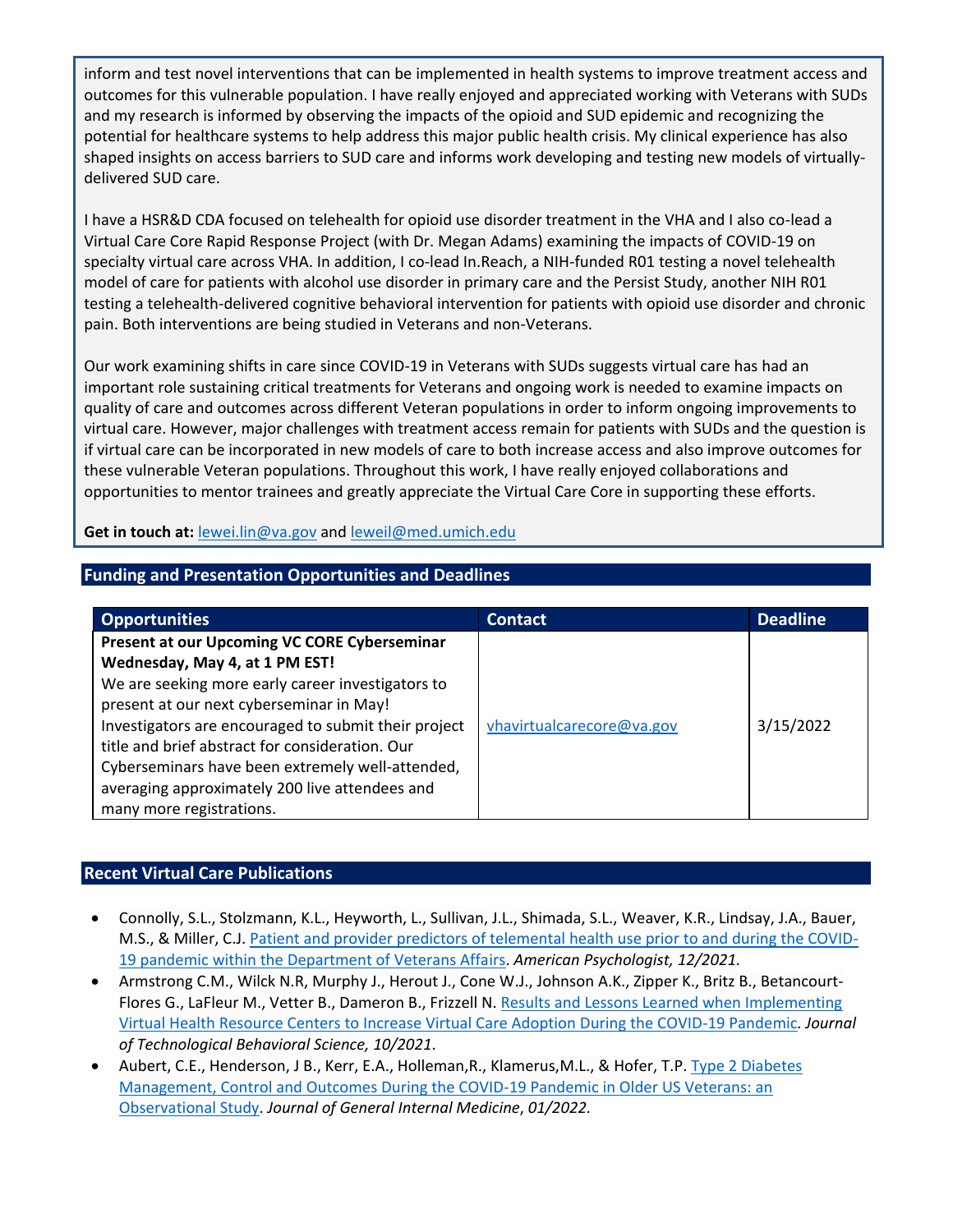#### <span id="page-3-0"></span>**Upcoming Meetings and Cyberseminars**

| <b>Title</b>                                                                                                                                            | Presenter(s)                                                                  | Date/Time                          |
|---------------------------------------------------------------------------------------------------------------------------------------------------------|-------------------------------------------------------------------------------|------------------------------------|
| Overview of CMS & USRDS data from<br><b>VIReC</b>                                                                                                       | Kristin de Groot, MPH                                                         | 2/7/2022<br>$1:00 - 2:00$ PM EST   |
| PETALS (Patient Engagement Tracking and<br>Longterm Support): A new HSR&D<br><b>Resource for Communicating with</b><br><b>Veterans via Text and IVR</b> | Nicolle Marinec, MPH<br>John Piette, PhD                                      | 2/8/2022<br>$1:00 - 2:00$ PM EST   |
| <b>Virtual Care to Support Heart Health</b>                                                                                                             | Kariann Drwal, MS<br>Andrea Kossoudji, MS, MBA, RN<br>Kathleen Craig, BSN, RN | 2/17/2022<br>12:00 -1:00 PM EST    |
| Considering Human Factors in the VA EHR<br><b>Transition</b>                                                                                            | April Savoy, PhD<br>Michael Weiner, MD, MPH<br>Scott Wiltz, MD, MPH, FAAFP    | 2/23/2022<br>$12:00 - 1:00$ PM EST |

#### **Past Presentations and Cyberseminars**

| <b>Title</b>                                                                                                                              | Presenter(s)                                             | Date/Time                              |
|-------------------------------------------------------------------------------------------------------------------------------------------|----------------------------------------------------------|----------------------------------------|
| Virtual Care Early-Career Investigator<br><b>Series</b>                                                                                   | Lewei (Allison) Lin, MD, MS<br>Charlie Wray, DO, MS, FHM | 2/2/2022<br>$1:00$ PM $- 2:00$ PM EST  |
| <b>Providing Complementary and Integrative</b><br>Health Services via Telehealth: Lessons<br>Learned from Whole Health Providers in<br>VA | Justeen Hyde, PhD<br>Juliet Wu, BS                       | 1/20/2022<br>12:00 PM - 1:00 PM EST    |
| <b>Navigating CDW Data</b>                                                                                                                | Brian Robison, MPH                                       | 1/13/2022<br>2:00 PM - 3:00 PM EST     |
| <b>Centralized Interactive Phenomics</b><br>Resource (CIPHER): Overview of the VA<br>Phenomics Library and Plans for<br>Expansion         | Kelly Cho, PhD, MPH<br>Jacqueline Honerlaw, RN, MPH      | 1/10/2022<br>$1:00$ PM $- 2:00$ PM EST |

# <span id="page-3-1"></span>**Links to Resources**

#### **Telehealth**

- [VHA Telehealth Services Website](https://telehealth.va.gov/)
- [Telehealth Intranet Site](https://vaww.telehealth.va.gov/index.asp)
- [VHA Mobile and Peripheral Devices for Facilities](https://vaww.telehealth.va.gov/technology/devices/index.asp)

#### **VA Mobile**

- [VA Mobile | VA App Store](https://mobile.va.gov/)
- [New VA Mobile 'My App List' functionality/categories](https://mobile.va.gov/my-app-list)
- [ANNIE Automated Texting System | SharePoint site](https://dvagov.sharepoint.com/sites/VHACCSTAFFvamobile/ANNIE/SitePages/Home.aspx)
- [VACO Mobile Mental Health & Technology | SharePoint site](https://dvagov.sharepoint.com/sites/VACOMentalHealth/mobile/Pages/home.aspx)
- [VA Mobile Health Practice Guide | SharePoint site](https://dvagov.sharepoint.com/sites/VHACCchi/coeProjectPlanDocs/VA%20Mobile%20Health%20Practice%20Guide%20(Armstrong%20et%20al.,%202021).pdf)

#### **MyHealth***e***Vet**

• [MyHealth](https://www.myhealth.va.gov/mhv-portal-web/home)*[e](https://www.myhealth.va.gov/mhv-portal-web/home)*[Vet](https://www.myhealth.va.gov/mhv-portal-web/home) [| Portal Homepage](https://www.myhealth.va.gov/mhv-portal-web/home)